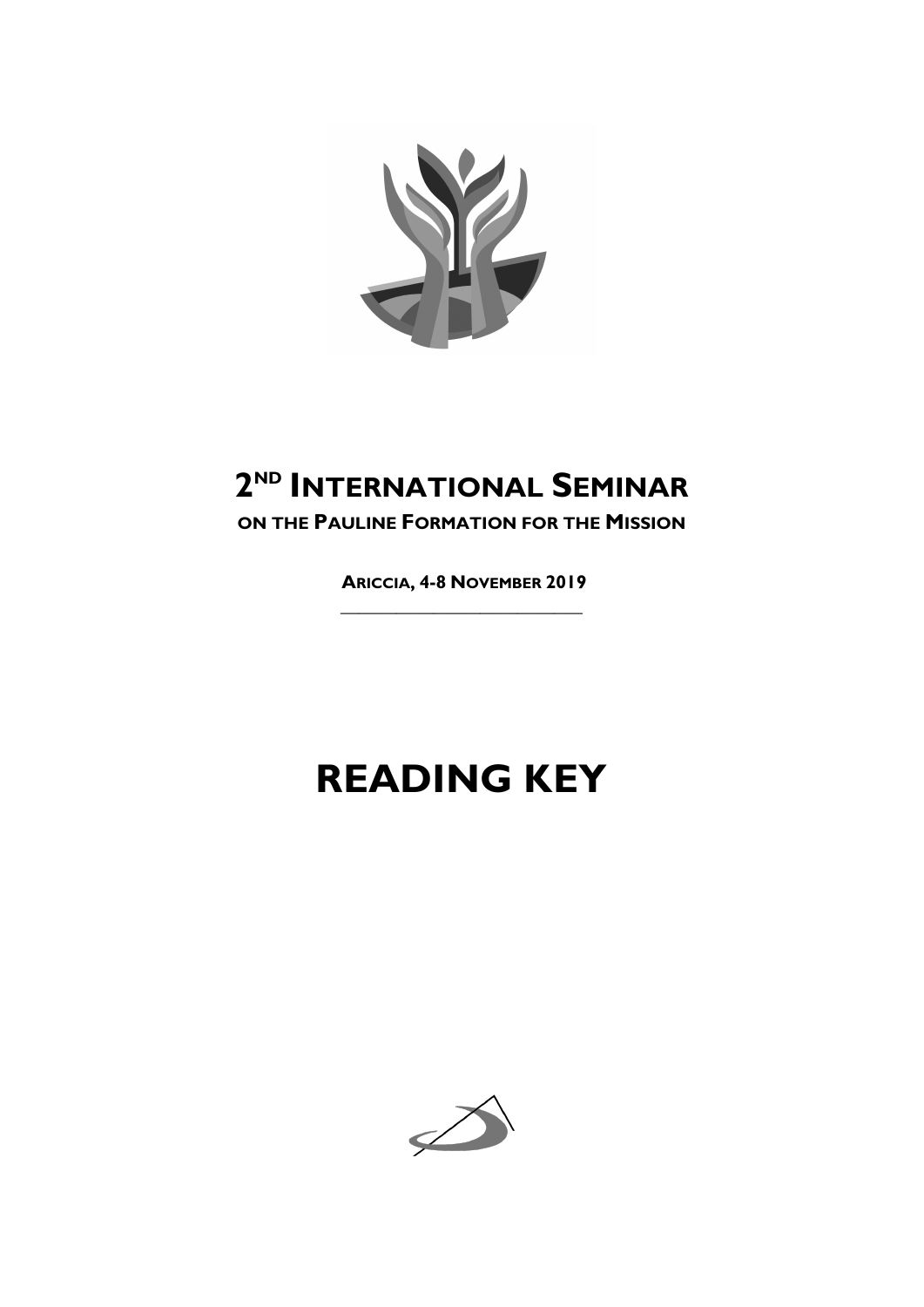#### **INTRODUCTION**

The **celebration** of this *2nd International Seminar on Pauline Formation for the Mission*, from 4 to 8 November 2019, at the "Casa Divin Maestro" in Ariccia (RM), is the answer to one of the suggestions made to the General Government by the Circumscription Superiors on the occasion of the last Interchapter of the Society of Saint Paul (Aparecida, Brazil, 15-25 February 2018). The Major Superiors asked the General Government to organize this *2nd Seminar* to bring us into harmony – with regard to the formation of the Paulines – with the reflections and lights that came to us from the *2nd International Seminar of the Pauline Publishers*.

The **objective** is to promote the integral formation of the Pauline, "apostle-communicator and consecrated person", for a renewed apostolic impetus of our mission starting from the current communication context, highlighted during the *2nd International Seminar of the Pauline Publishers*.

The **participants**, 79 persons, are made up of the General Government, Major Superiors, General Coordinators of Formation, Directors General of the Apostolate and guests.

The *Seminar* takes place through conferences, round tables and study groups divided by language.

This "reading key" acts as a guide for the reading-understanding of all the reports, round tables, questionnaires, etc., presented during the *Seminar*. From this perspective, we take a look at the days of the *Seminar* and present two aspects that we consider very important: the main ideas that emerged from all the interventions and the persons or groups to whom reading the Acts is most useful.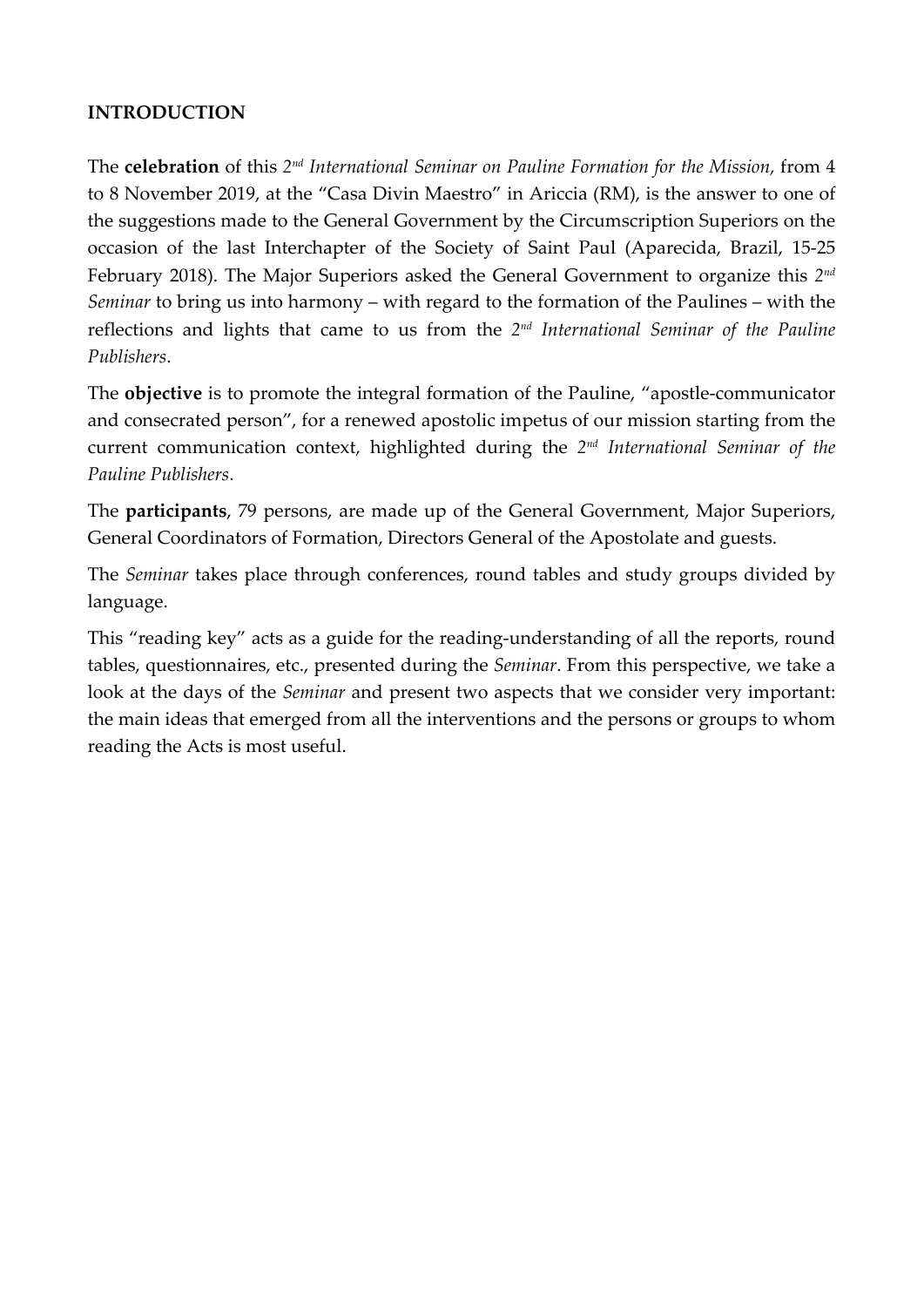#### **1st DAY**:

# **1)** *Opening of the 2nd International Seminar on the Pauline Formation for the Mission* – **Father Valdir José De Castro**

Father Valdir points out the connection of the *2nd International Seminar on the Pauline Formation for the Mission* with the *1st Seminar* of 1994. He exposes the themes that concern our identity to be transformed into Jesus through integral formation for the mission that makes one to be apostle-communicator with a specific colour that is of St. Paul. The Superior General speaks of some challenges in formation, using all the means of today, the digital in particular, in the complementarity between formation and mission, between new and traditional media.

Useful for **initial** and **ongoing formation** and the **formation team,** the **council of apostolate,** the **community meeting**.

#### **2)** *Consecrated Life today* – **H.E. Mons. José Rodríguez Carballo**

The speaker presents some aspects of formation in consecrated life using contrasting images from nature: death-life, pruning-fertility, sunset-sunrise. He suggests to face positively the challenges of consecrated life, with the hope of prophetically living one's own call and mission. More than ever, ongoing formation must occupy the first place, demanding a personalized discernment-accompaniment by the formators responsible in the various stages of formation.

Valid for the **juniorate** and **ongoing formation,** as well as for the **formation team** and the **community meeting**.

# **3)** *Together on the road of Emmaus for a virtuous reception of the synodal Journey* – **Father Rossano Sala**

The text follows the overview of the process of the Synod of Bishops: "*Young people, faith and vocational discernment*". In accompanying and discerning with young people, the following points are to be privileged: «time is greater than space», «unity prevails over conflict», «reality is more important than the idea», «the whole is superior to the part». The importance of the synodal journey is that *a way of being* and of *working together*, both young and old, in listening and in discernment, is being advanced in order to reach pastoral choices that respond to reality.

Useful for **vocation promotion, initial** and **ongoing formation,** for the **formation team**  and the **community meeting**.

# **4) Round table** − "*Formation in the light of the Synod on the Young*"

The speakers are those who participated closely in the Synod on young people. Their experiences, observations and insights on the Synod are precious.

#### **I)** *Vocation and Discernment*− **Professor Cecilia Costa**

The author describes the dynamics of the fluid and complex anthropological, social and cultural realities of today – aggravated by the pervasive underground currents of the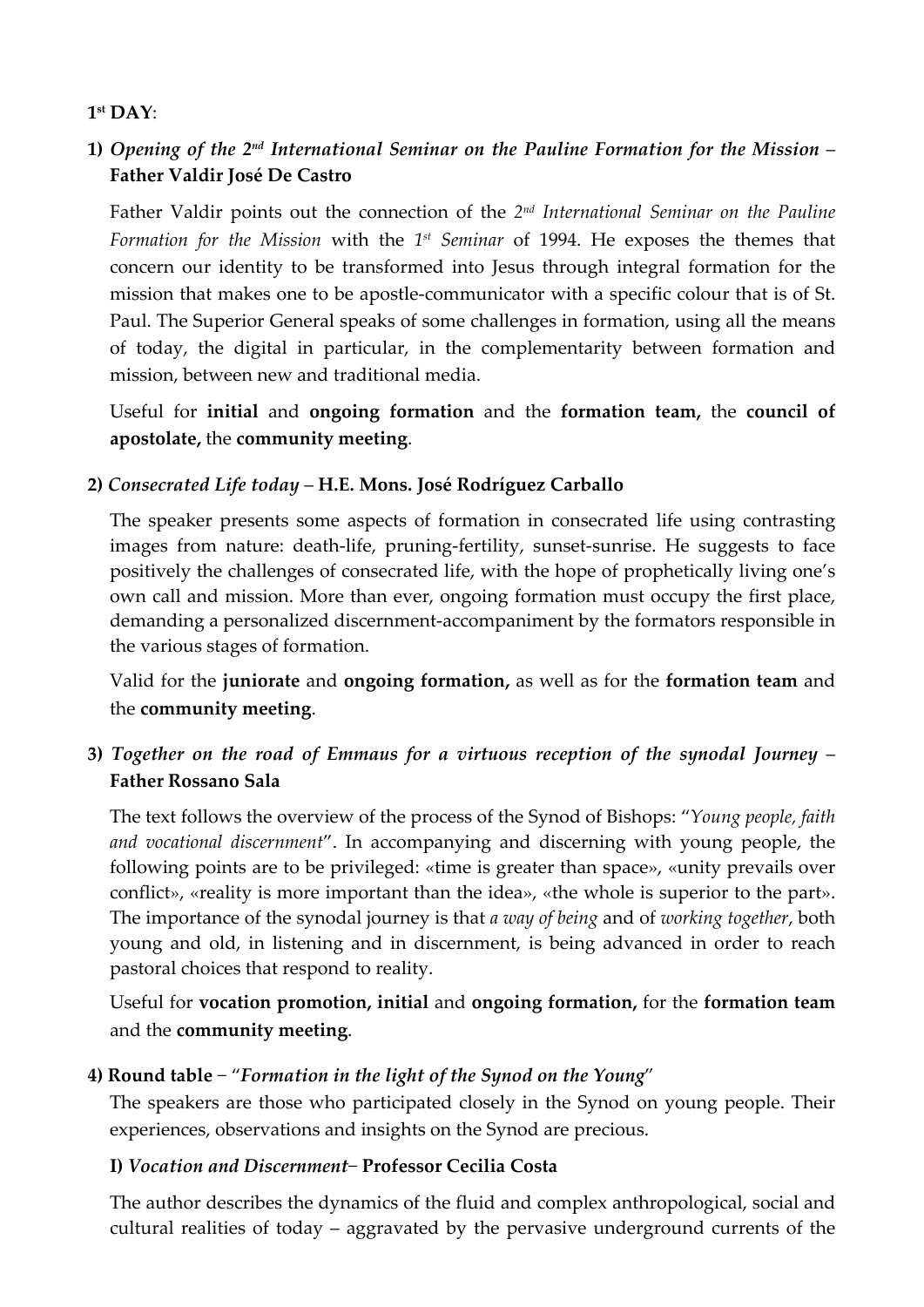digital environment – which influence the discernment process for the vocational choices of young people. The role of qualified formators is essential, with "passion for vocations", as "credible witnesses", in accompanying young people.

Suitable for **vocation promotion;** it will also be useful for the stages of **initial formation**  and for the **formation team**.

# **II)** *Acceptance and formative Community* − **Father Carlo Casalone**

With the image of the journey of the disciples of Emmaus, the author describes the process of welcoming on a personal and community level. It emphasizes the formation to discernment and the formation of conscience, linking the spiritual dimension to the moral dimension in the discernment process.

Useful in all stages of **initial formation**.

# **III)** *Make the Church Young: Ongoing Formation* – **Sister Alessandra Smerilli**

Vocation goes through the discernment process that involves both adults and young people, requiring listening, prayer and dialogue in which the young person is valued for his uniqueness, bearer of the "good". It requires that adults, "walking together" with young people, are credible through their life of witnessing.

To be addressed primarily to **ongoing formation**.

# **2nd DAY**

It is centred on the world of communication and its "inhabitants", especially the young people, the so-called "digital natives", making a connection with the content of the *2nd International Seminar of the Pauline Publishers*.

# **1.** *The Media Society and the Meducation* – **Professor Massimiliano Padula**

The professor of the Lateran University explains the concept of "meducation" (educating with, to and in the media), an innovative pedagogy proposal to educate society or media humanity, which is the set of all individuals (us) who they coexist with and are transformed by technological devices. It is a school that could greatly assist formators in finding a modern methodology for forming in communication.

Valid for **ongoing formation** and the **council of apostolate**.

# **2**. **Round table: "***The Digital Natives: Accepting and Forming Them***"**

Among the different ways in which young people are characterized today, the concept of "digital natives", made known by Marc Prensky, was chosen; it is further deepened starting from several dimensions:

# **I)** *Ethical and Pastoral Dimension* – **Father Marco Sanavio**

The author deepens the fundamental concepts connected to digital natives, such as faith, presence, perception, imagination.

For the **juniorate** and **ongoing formation**.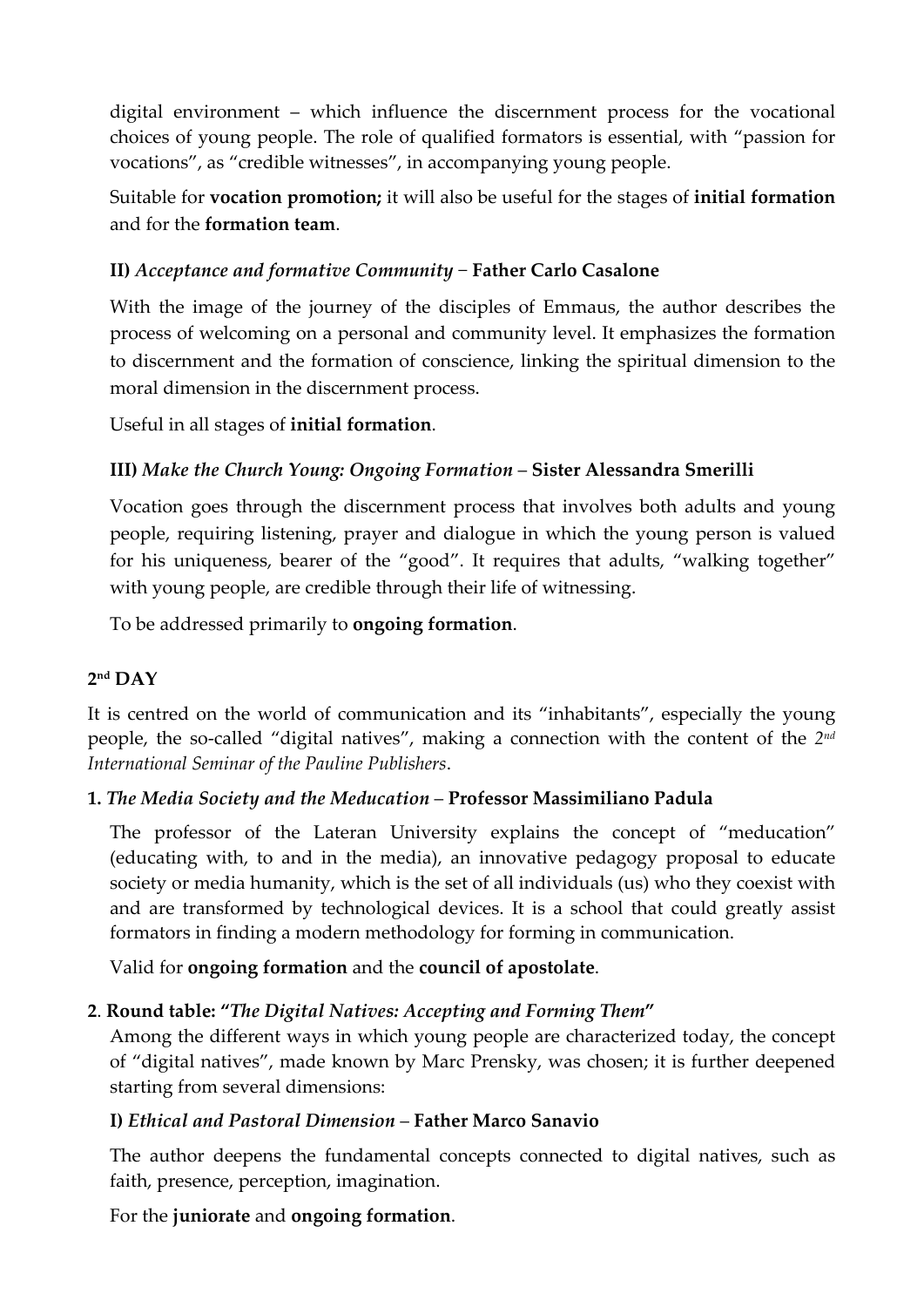# II) *Religious and Apostolic Dimension* – **Father Rosario Rosarno**

Assuming that digital natives are people and not an abstract category, we try to get to know them in order to better welcome them (and involve them) in our communities and apostolic places.

For the **juniorate** and **ongoing formation**.

# **3rd DAY**

# **1)** "*Church Magisterium on Formation*" – **Professor Laura Dalfollo**

It is a report difficult to read. It takes Vatican II as its starting point. It develops out an itinerary divided into two parts. The **first part** is dedicated to understanding religious life and its development within an ecclesiology of communion. In the **second part** it offers formative guidelines situated in the light of the Magisterium in the time in which we live, with the consequent urgencies and needs.

For the **juniorate** and **ongoing formation**.

**2) Round table**: "*Experiences and current Practices of Formation in other Religious Congregations"*

All the speakers present their style of forming candidates. The itinerary is very common across the consecrated life. Emphasized are the challenges that are described in each of them:

# **I)** *Jesuits* – **Father Angelo Schettini**

Formation for the vows of the new generations entails new challenges: the young Jesuits are "digital natives", the media deeply touch their emotional and relational world. During the Novitiate, the novices do not have a mobile phone, and they use the internet discreetly. Formators try to answer these and other challenges.

# **II)** S*alesians* – **Father Carlo Maria Zanotti**

We live in a new media era, in which technology is visibly creating and transforming culture. This challenge confirms the need to form formators! An urgent challenge is that of personal accompaniment!

# **III)** *Missionary Oblates of Mary Immaculate* – **Father Giuseppe Rubino**

The main characteristic is to form in the charism for the Oblate mission. To do this the author insists on the knowledge of the Founder. Then he continues in an experience of youth ministry that they are doing in Marino (Castelli Romani).

All three speakers presented the main challenges they currently face in the formation field of the younger generations. Everyone started from the novitiate onwards. They can be interesting experiences from which one can learn, even if the charisms are different.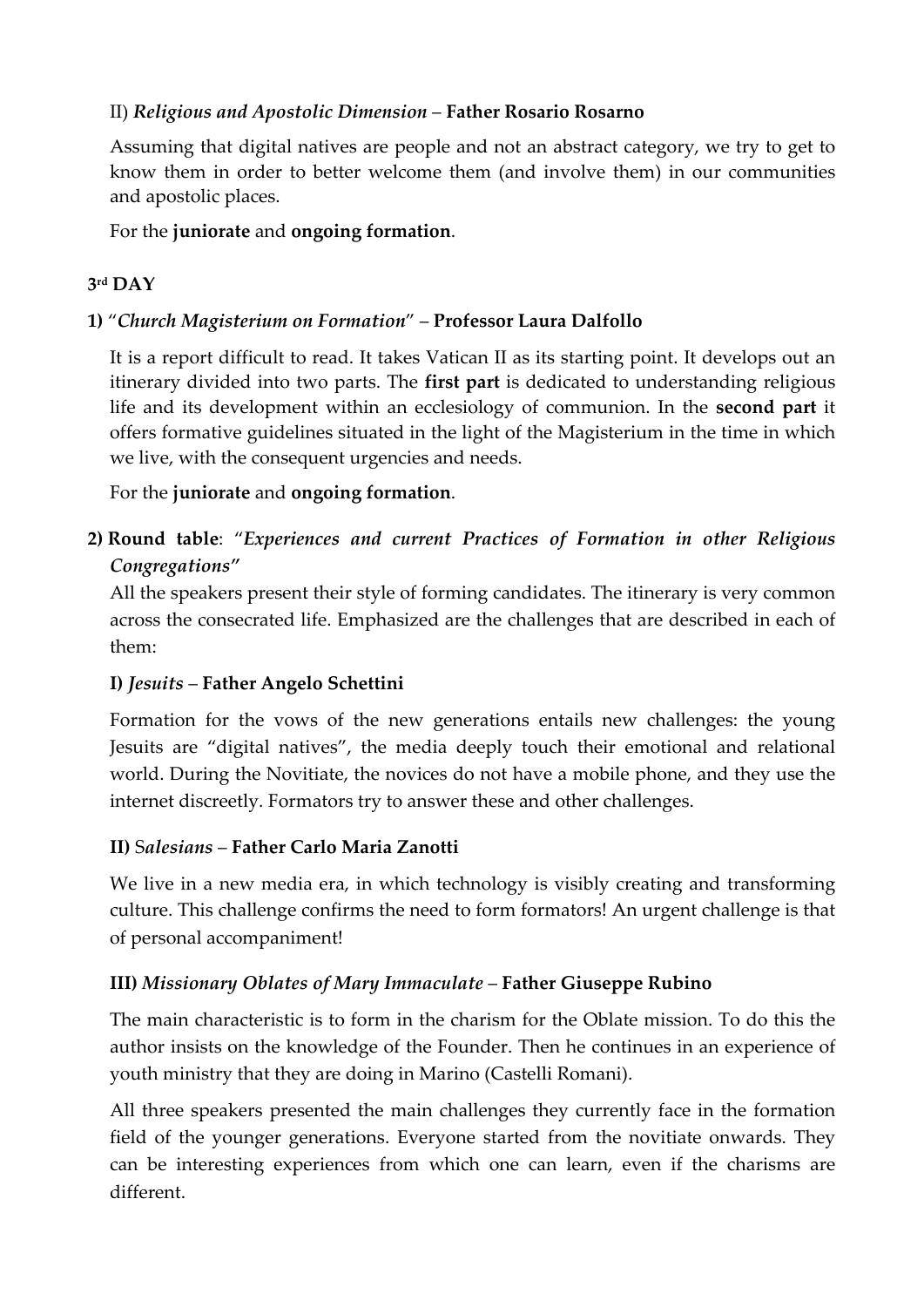These are training experiences that can help the whole **formation team** and each of the **formators**.

#### **3)** *PresentationoftheResults ofthe* **"***Questionnaire on Formation***"**– **Father Celso Godilano**

The Questionnaire, with very specific questions which involved the perpetually professed and those who are in the initial formation, had the purpose of perceiving the situation of the Pauline integral formation throughout the formative process. In addition, the Questionnaire had questions addressed respectively to those directly involved in formation, therefore, to the whole formation team, to the council of apostolate and to the circumscription council. The Questionnaire has limitations. The most significant is that not everyone answered the questions. There were 369 responses (out of 837 professed and 20 novices and from 108 selected aspirants and postulants).

To understand the situation of the Pauline integral formation of the formandi, its reading is fundamental for the **formation team** and for all the **formators**, and for all **those who carry out roles of authority**.

# **4)** *Updated Reading of the congregational Magisterium on Formation* – **Father José Salud Paredes**

It is probably one of the main topics of the *Seminar*. The author proposes the 8 firm principles that must be present throughout the formation course. These are the principles that must give the "Pauline colour" to the whole formation. Each principle is based on a Pauline bibliography.

In a special way, it must be taken into consideration by the **vocation promotion team** and the **formation team** and by **every formator**.

# **4th DAY**

# **1)** *Jesus Master, Original Model of the Communicator* – **Sister Regina Cesarato**

In this conference, structured in seven points, Sister Regina shows that Jesus Way, Truth and Life is the Master and Model of the Pauline Communicator. To know him, we must refer to the Scriptures and we must imitate him to avoid incommunicability, communicating salvation and facing the complexity of human communication.

For the **juniorate, ongoing formation** and the **council of apostolate.**

#### **2) Round table**

# **I)** *Paul, a Man of Communication and Relations*– **Father Giacomo Perego**

The author shows that Paul is formed to become a man of communication and relationships, especially in Antioch with Barnabas (Acts 11). There Paul is formed alongside the Jews and pagans who have adhered to Jesus, that is, he is formed within the community. And it is the community that, moved by the Holy Spirit, sends him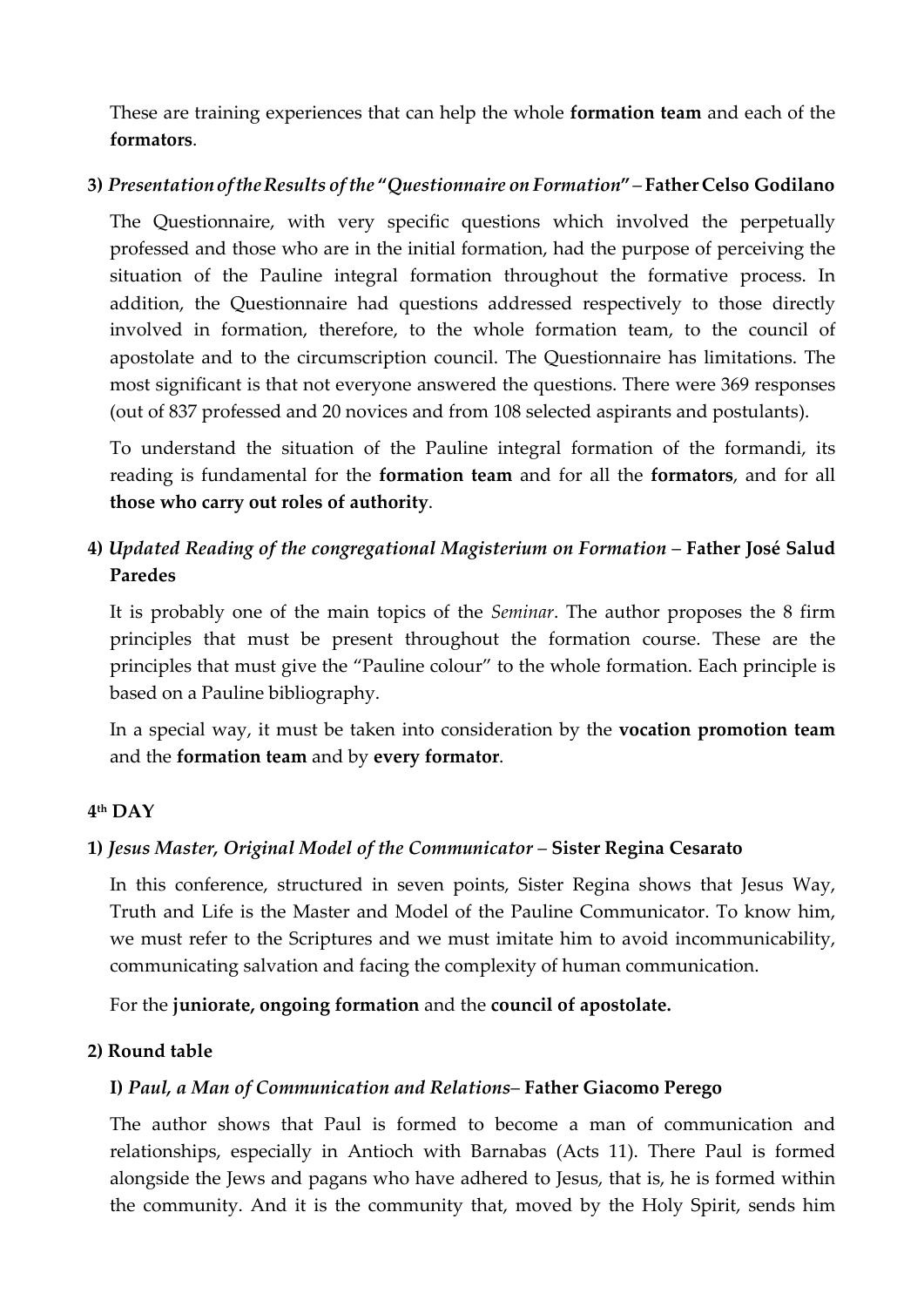with Barnabas for the first missionary journey (Acts 13). Its reading is important because the Pauline is a man of communication and relationships, as publisher of the future!

Valid for **the novitiate** and the **juniorate**.

#### **II)** *Paul the Formator: A Father/Mother Giving Birth in Pain* – **Sister Elena Bosetti**

In five points, Sister Elena claims that St. Paul is a formator for his children in the Spirit and is their father and mother at the same time; because forming is like giving birth, which does not exclude suffering. And for St. Paul, formation is communitarian because he often uses the "you" in plural (cf. Gal 4:19); and this formation must conform us to Christ (cf. Gal 2:20; Phil 1:21), imitating the Apostle who, as formator, also had a decalogue: love, apostolate, etc.

Valid for the **juniorate, ongoing formation** and the **formation team**.

#### **III)** *Paul and his Collaborators*– **Pastor Lidia Maggi**

It is very interesting to hear this "non-Catholic voice", the Baptist Pastor Lidia, to tell us about our father Saint Paul. Her text makes us understand the spirit of synodality of Saint Paul, he who worked with many collaborators to proclaim the Gospel. They evangelized as a team, also tackling conflicts together to favour respect, affection among them.

Useful for the **novitiate, juniorate** and **council of apostolate**.

# **3)** *Accept Diversity without Exclusion: Forming to Interculturality in a Multicultural Community*– **Father Rinaldo Paganelli**

In three points, plus the conclusion, Father Rinaldo starts from the globalization of the world that has caused the exchange between peoples and nations, to arrive at the religious life that must have multicultural communities, not only international ones. It is therefore necessary to get to the interculturality of the members, to have the ability to interact between the various *cultures, to promote listening and dialogue to move from common life to communion of life.*

For the **novitiate, juniorate** and **ongoing formation**.

#### **5th DAY**

# **1)** *Editorial Guidelines and the 2nd International Seminar of the Pauline Publishers* – **Brother Darlei Zanon**

The "Editorial Guidelines" are presented as an important tool to follow in the reorganization of formation, so that it is oriented to form true "apostles-publishers". It describes what the essence of the Pauline is and his apostolic mission in the current communication context. It calls for a change of logic and sets out useful criteria for carrying out a more effective apostolate.